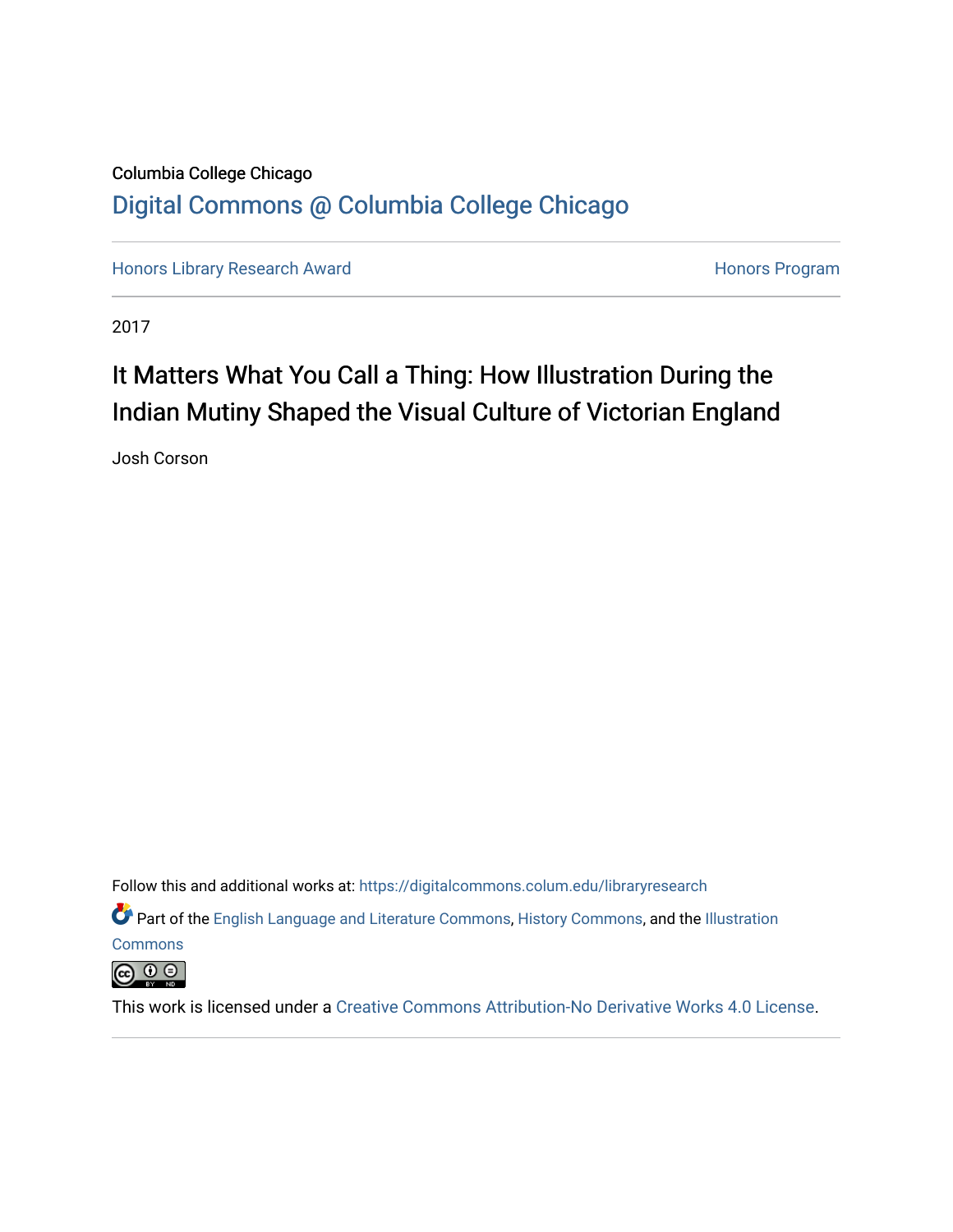Josh Corson Victorian Illustrated Poetry: Honors

Final Paper

Spring 2017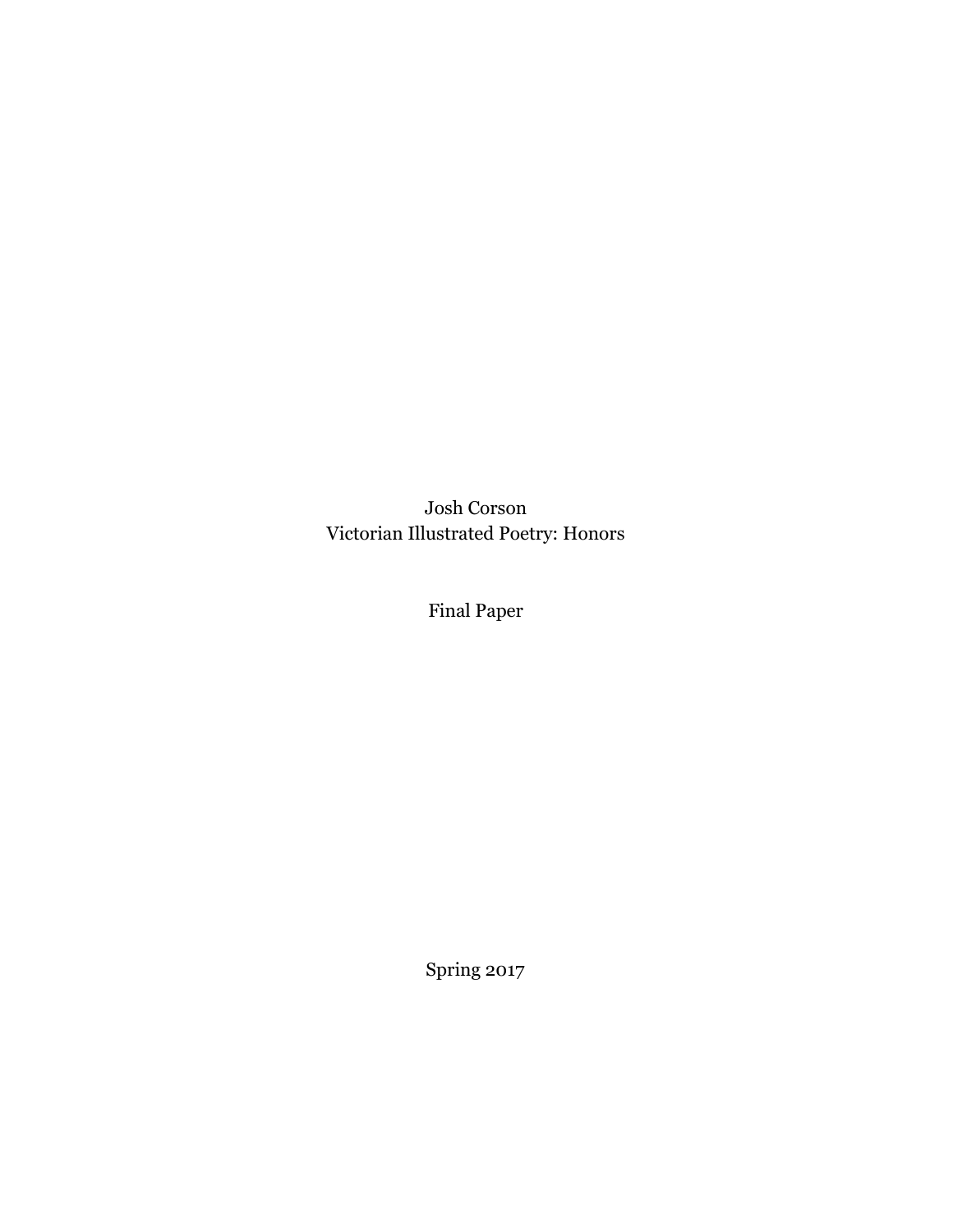## It Matters What You Call a Thing: How Illustration During the Indian Mutiny Shaped the Visual Culture of Victorian England

The poet Solmaz Shariff writes, "it matters what you call a thing." This simple, yet profound phrase calls attention to the power of language. It makes clear the point that *all* language is a semiotic event—one where its system of signs (letters) are used to make meaning (words, phrases, ideas). Undoubtedly imbued within this system of signs is some kind of ideology—a reasoning for using the system for a certain meaning. So, what does it *mean* when Victorian British colonizers call the first uprising of Indian soldiers a "mutiny" instead of a "revolution"? What is the ideology behind this naming? One thinks to research the definition of a mutiny: *a forcible or passive resistance to lawful authorit*y. By this definition, The Indian Mutiny, as it is called in most history books, is understood as an insubordination. This moniker frames the paradigm of colonizer and colonized as just. It eliminates any agency the colonized people have to reclaim their identity by naming their revolt a "disobedience" (Gupta, 221). An ideology is formed—one in which colonizer (white) always has the right to rule over the colonized (brown). Another question arises: what happens when this system of signs (language) is accompanied by another separate system (image)? *Punch,* Victorian England's most prolific satirical magazine at the time of the Indian Mutiny, asked this very question. *Punch*'s "large cut" illustrations were the first instance of the "political cartoon," and were a profound achievement in the realm of print culture (Leary 35). Image and text had never been used together in such a way and with such a wide distribution. A new system of signs (a new semiotic event) was happening in Victorian England. This use of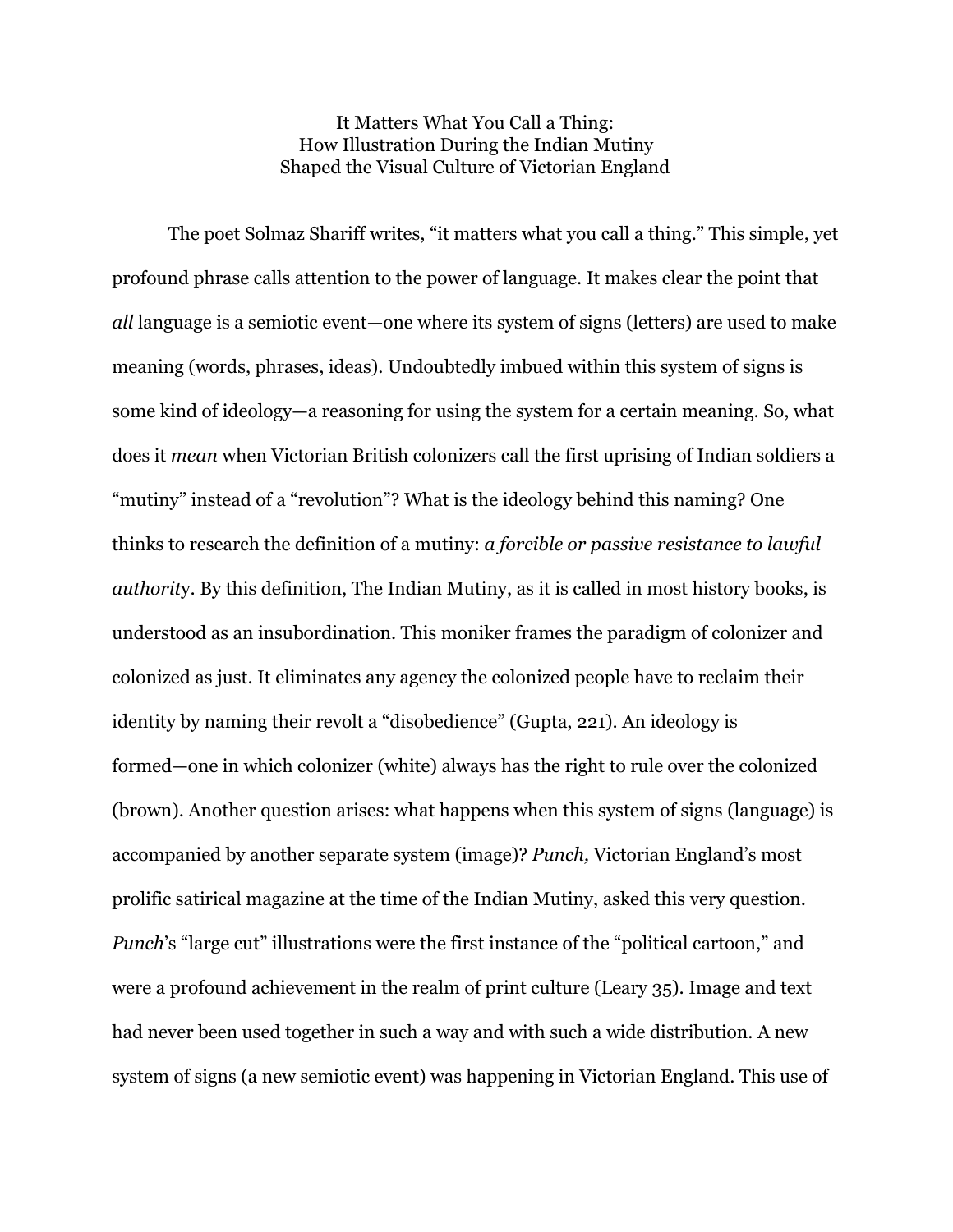illustration and text not only captured the feelings and beliefs of England's middle-class audience during the Indian Mutiny, it ushered in a new kind of visual culture to Victorian England—one where image, text, and ideology were inseparable and sought to serve the commodified racist agenda of the white middle-class.

The British began colonizing India, starting in the city of Bengal, in 1757. It didn't take long for the East India Trading Company, a major geopolitical trader, to become a powerful political force in India conquering new territories and Indian cities such as Bomaby, Madras, Dehli and (Gupta, 218). Up until this time, Victorian audiences knew very little about India and its people. What they could envision of its landscapes came from small painted relics which made their way back to Britain through workers in the East India Company. But once the British began spreading out further and further across India, young Britons, who worked for the Company and it's army, soon started sending back letters detailing their adventures in the fabled Indian landscapes. These letters were often accompanied by what would modern readers today would call postcards, but at the time, were actually small paintings on ivory or mica, produced by Indian artists under British guidance (219). These early postcards and relics which sent back to Britain, romanticized the Indian landscapes, buildings, and people to their middle-class families eager for tales of their son's adventures. In result, India became seen as an extension of Britain itself.

By the mid-nineteenth century though, tensions were high in India. The Indian Mutiny, also known as the Sepoy Rebellion, began on May 10, 1857 as a series of revolts in northern cities in India. Employed by the East India Trading Company, the sepoy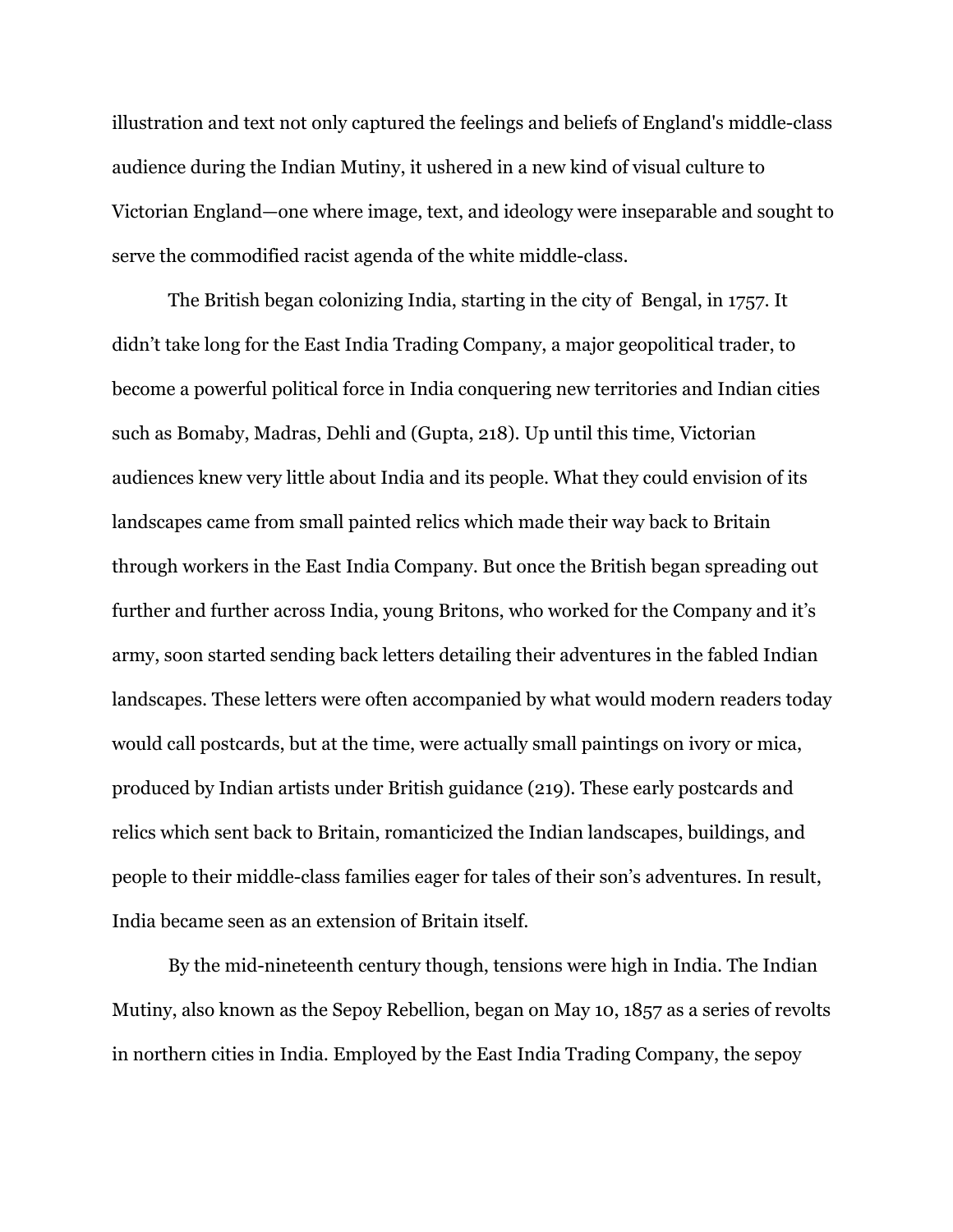(Indian soldiers) revolted against their officers in an attempt to regain control of Bengal (Coohill 1). The most commonly documented reason for the revolt was that the sepoy became enraged after rumors that their weapons had been greased with cow and pig fat spread through sepoy camps. Having to bite the ammo cartridges off with their teeth, this was seen as highly offensive due to most of the soldiers being Hindu or Muslim (1). In addition to these rumors, there were key underlying transgressions taken against Indian natives by the British, such as lowered pay scales, a general decline in respect from British officers, and most importantly, the passing of the Doctrine of Lapse (2). This piece of legislation, enacted by the British governor of India, allowed the East India Company to take control over any Indian territory in which a native ruler died without an heir that the Company considered legitimate (2). When the city of Oudh, one of the richest and historically significant cities in India, was taken under British control the conquest was seen as a cultural insult. These two events were perceived as the "final straws" in the eyes of the sepoy.

Back across the continent, in the years leading up to the Sepoy Rebellion, Victorian England had become increasingly obsessed with wood-engraved illustrations. Illustrated gift-books, like the *Moxon Tennyson*, were significant milestones in the commodification of Victorian visual culture. Published in 1857 (the same year as the Sepoy Rebellion), the *Moxon Tennyson* combined Alfred Tennyson's book, *Poems,* with 54 illustrations from Pre-Raphealite artists like John Everett Millais and Dante Gabriel Rossetti (Kooistra). This coupling of poem and wood-engraving, shifted the relationship between image and text in Victorian England drastically (Kooistra). This shift is in part a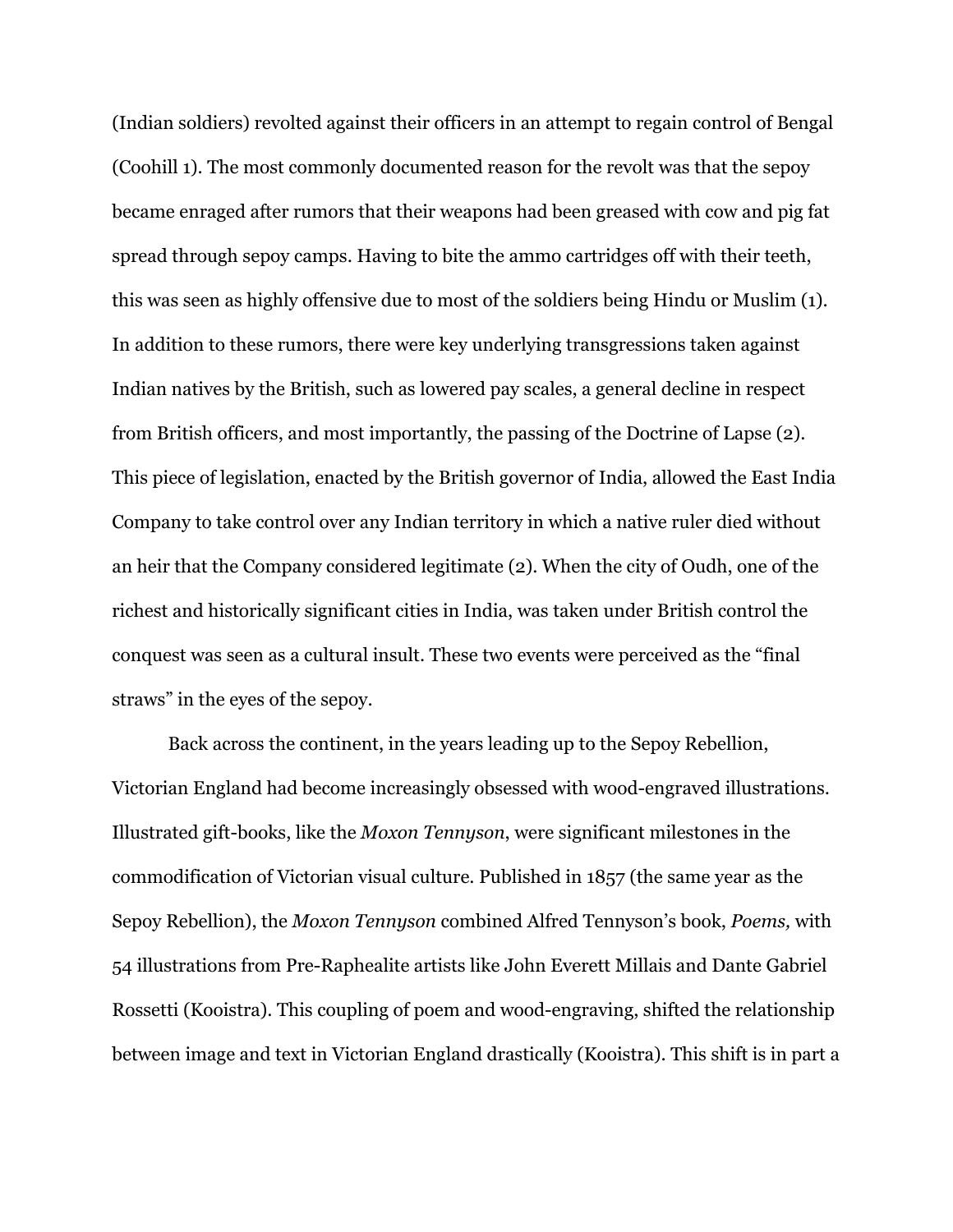result of the Pre-Raphaelite artists' simultaneous showings in galleries across England, most notably in the "Art Treasures of the United Kingdom Exhibition" in Manchester the same year as the *Moxon Tennyson*'s publication. This elevation of wood-engravings to the status of "high art," commodified illustrated books like the *Moxon Tennyson* as works of art that the average Victorian middle-class family could own and display in their homes (Kooistra). These illustrated books became cultural centerpieces and, subsequently, a perfect example of how the combination of text, image, and ideology was becoming normalized in the everyday life of the Victorian middle-class.

Not surprisingly, simultaneous to the excitement surrounding illustrated gift-books, British visual culture was deeply enthralled in the representation of the Sepoy Rebellion. Newspapers like the *Illustrated London News* began bringing stories and illustrations of the battle scenes and Indian soldiers into Victorian homes daily (Kooistra). These illustrations, however, were not factually accurate representations of battles or landscapes. Nearly all the wood-engravings published by the *ILN* at the beginning of the Sepoy Rebellion were imagined scenes based on landscape photographs housed in London, sometimes from decades earlier (Gupta 223). It wasn't until three months after the rebellion started that the *ILN* was able to publish illustrations based on sketches from British observers actually on location in India (Kooistra) and it wasn't until nearly 8 months after the rebellion began, that in January 1858, an actual photographer from the newspaper was on location in India (223). These falsified illustrations were bought and digested as realism by Victorian readers. This image/text relationship contributed to a visual culture that was not concerned with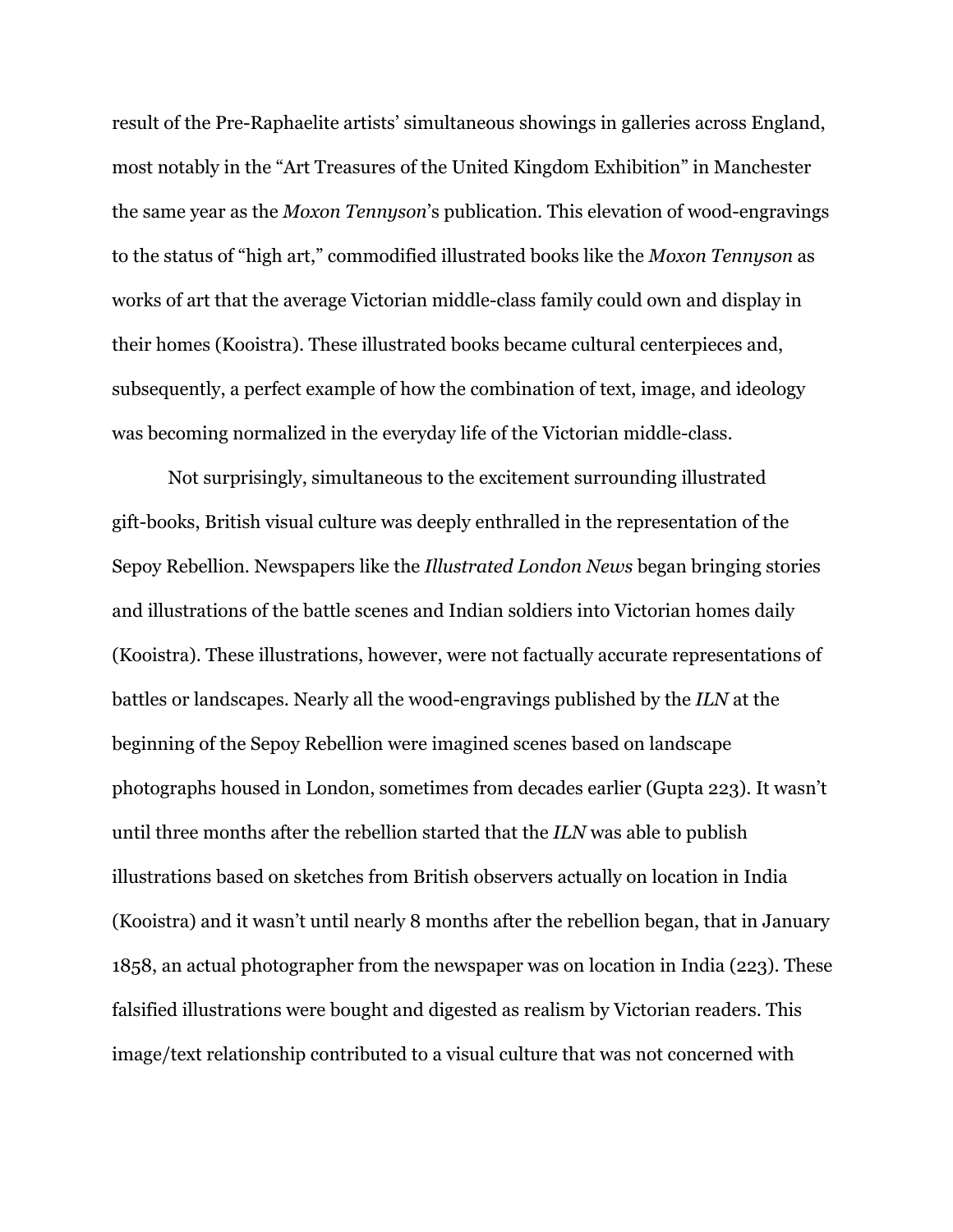factual evidence, but rather one that's main concern was selling newspapers. The ideology behind this commodification of Indian landscapes in this image/text relationship only perpetuates the power dynamic between colonizer (white) and colonized (brown).

This preservation of race-based power structures through the paring image and text, was perhaps most notably represented in John Tenniel's illustration, "The British Lion's Vengeance on the Bengal Tiger," published in *Punch* on August 22, 1857*.* As one of Britain's "central cultural institutions" by the mid nineteenth century, the satirical magazine prided itself on being the voice of the Victorian middle-class (Leary, 1). It's invention of the "political cartoon", a term-coined by John Leech, one the founding editors, was a monumental moment in the history of visual culture, not only in Victorian England but worldwide. These "social cuts," as they were also referred to as, carried an enormous amount of influence when commenting on prominent social issues and events in England (35).



8 .- The British Lion's Vengeance on the Bengal Tiger By Sir John Tenniel, vice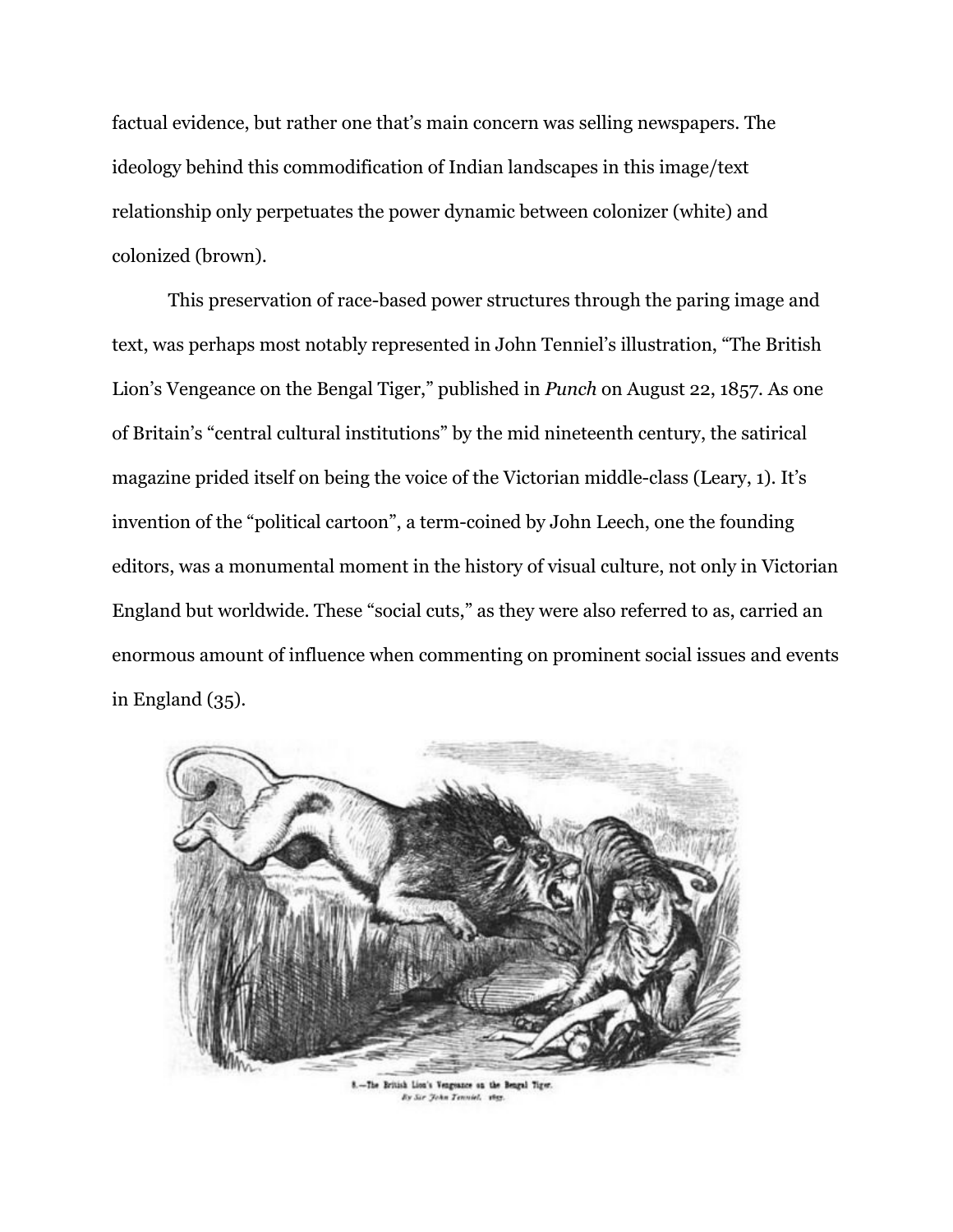The above illustration by John Tenniel was published in *Punch* on August 22, 1857 and marked a pivotal moment in the shifting visual culture of Victorian England's representation of race relations during the Sepoy Rebellion. What is interesting about this illustration is how Tenniel and the "*Punch* brotherhood" (Leary) came up with this allegorized scene.

In late June of 1857, sepoy soldiers besieged the city of Kanpur and overthrew the British command. Nearly 400 British men, women, and children were killed in the attacks. A few weeks later, around 200 remaining prisoners were were killed by sepoys--their bodies cut up and thrown in wells around the city. This event was known as the Kanpur Massacre and was a defining moment in Britain perception of the rebellion (English 169). Reports of the attacks were not published in Britain, however, until August 29, 1857—one week after John Tenniel's illustration was published (Matei 175). So what accounts for *Punch's* victimization of British women and children in Tenniel's illustration? What accounts for the fear of the "violent and disobedient", Indian natives if that fear is not rooted in facts? Once again, we see how the image/text/ideology relationship was not predicated on facts, but rather, served the commodified racist agenda of the white middle-class. In this light, Tenniel's illustration is nothing short of fear-mongering aimed at the Victorian audiences.

In the picture, a woman (British), whose clothes have been ripped off by a Bengal tiger, attempts to shield her baby from attack. From the top right corner of the image, a lion (British) jumps out from the bushes to save the woman from the tiger (Indian). The lion's body is fully stretched out, taking up 3/4 of the frame, with its mouth wide open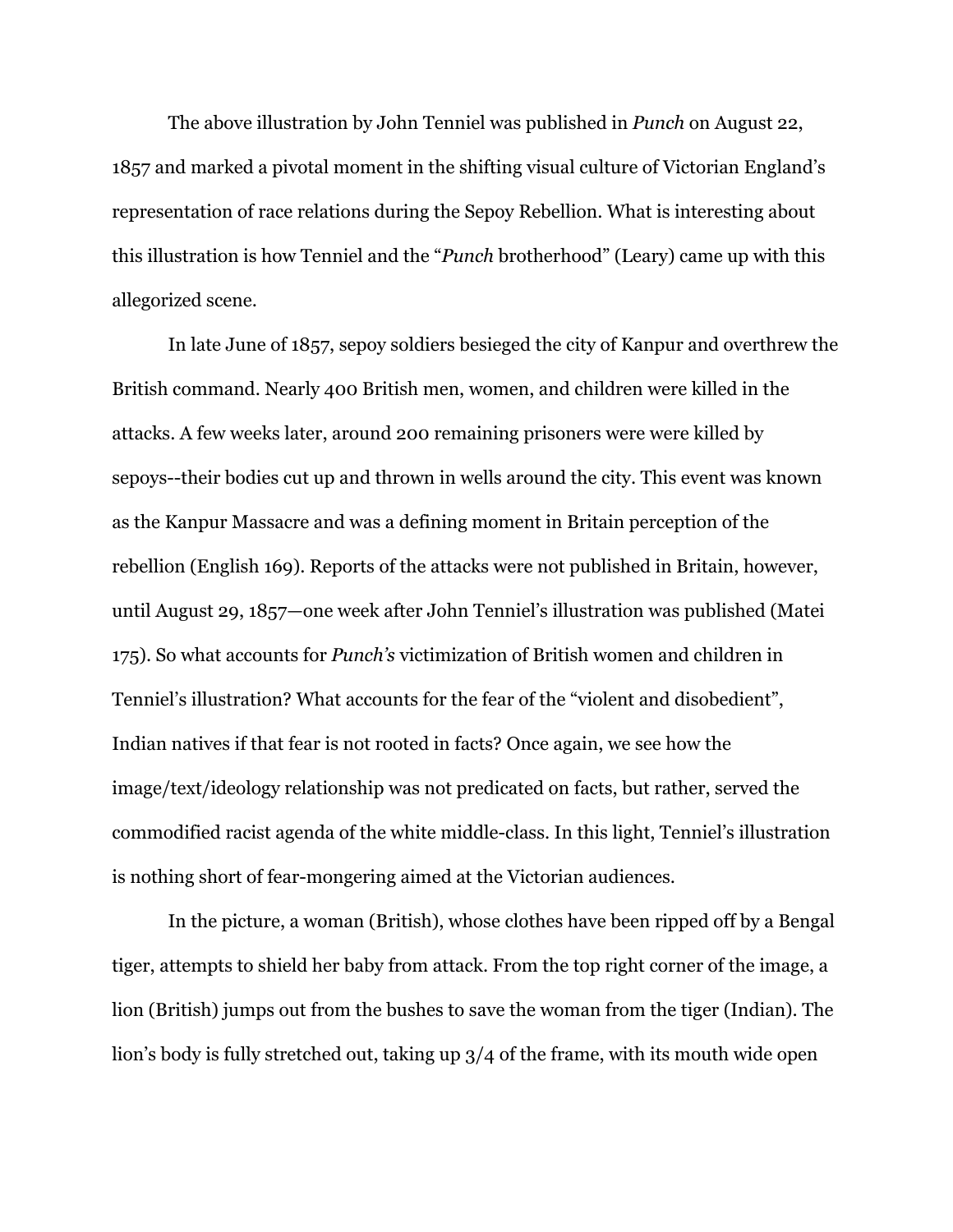bearing all its teeth. The tiger, snarling, withdraws into a position of defense (a weakened state). The Lion, from a higher vantage point, ( a position of power) clearly has the upper hand. In terms of political iconography, Tenniel's illustration is falls in place with the normalization of white superiority. At the core of Tenniel's illustration is a fearful white middle-class. What his illustration does is, "translate news into a metaphor for every fear associated with the mutiny, which shows how a political cartoon construct, as well as rely on, collective discourse" (Matei 176). This pairing of image and text succinctly allegorized the victimization of the British in times of rebellion, as well as the racist ideology fueling British colonialism. Already accustomed to seeing illustrations commodifying Indian narratives and landscapes (be they false or factual), Victorian audiences became increasingly afraid of the "mutiny" and its attack on British life (and property).

It would be easy to rail against John Tenniel as an individual—placing the sole blame of such a racially-charged illustration on his shoulders, but we cannot do that. Patrick Leary writes extensively on *Punch's* process to thwart other scholarly essays' "short-sightedness" and criticism of individual artists, detailing the collaborative process these social cuts were: "the Large Cut, was born of talk, an at times chaotic vocal collaboration in which suggestions wheeled through the cigar smoke in thick profusion" (37). What Leary himself fails to realize is that by showing how collaborative each print was, it only serves to illuminate the need for further cultural-critique of the magazine's ideology because of the inherent system of checks and balances. Not only can we see an emphasis on the commodification of the image+text relationship, we now see how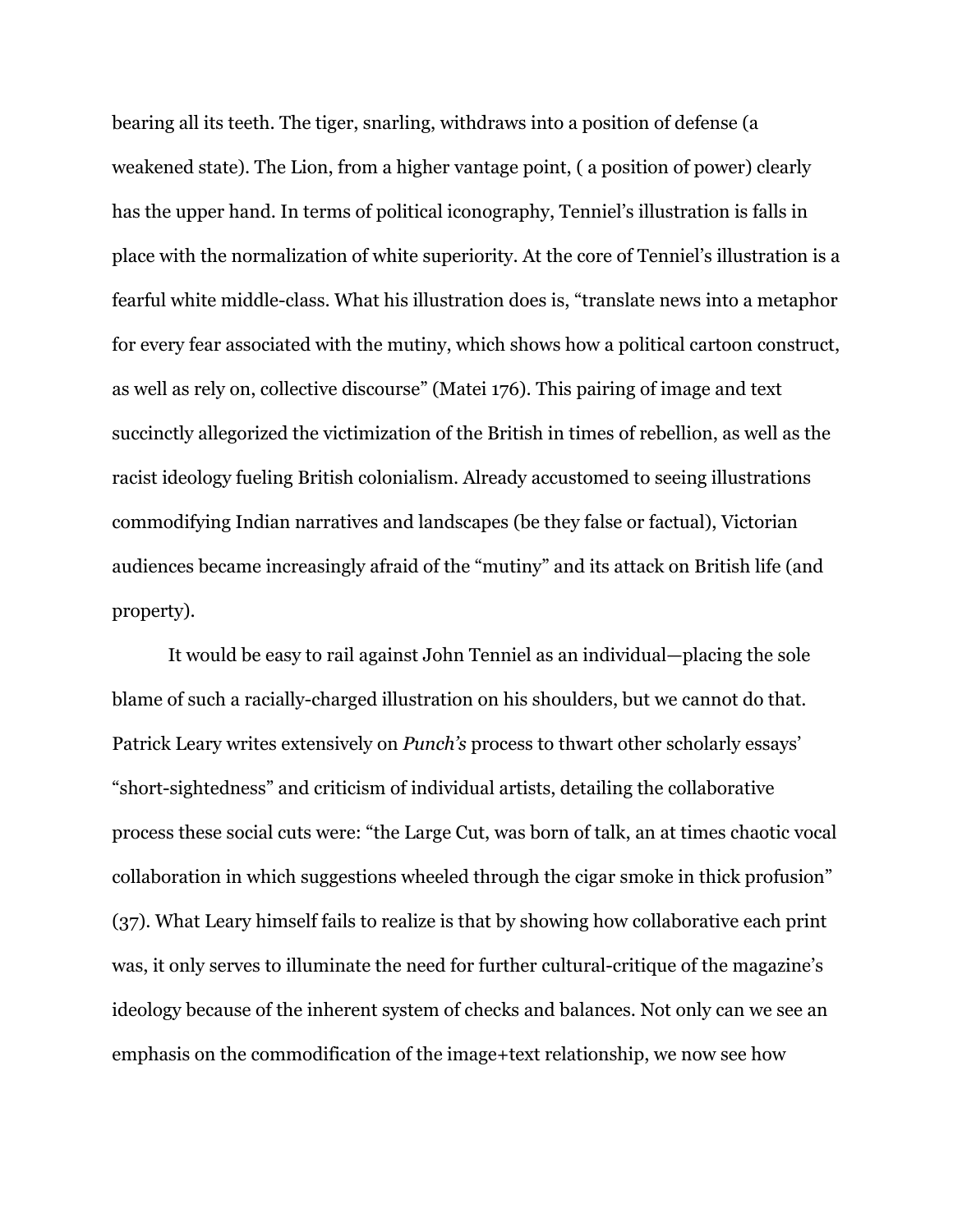Victorian visual culture is inundated with a new kind of semiotic event that perpetuates an oppressive ideology.

This new kind of semiotic event—where image, text, and ideology are combined into easily digestible snippets of culture—was a significant event in the history of Victorian visual culture. From the onset of gift-books, the commodification of this new relationship was rampant in Victorian England. Middle-class families became the main audience for (and consumers of) these new kinds of works. In reality, these system of signs (language and image) being free of any ideology seems impossible. What is possible, however, is constructing a system of signs and subsequent meaning that is rooted in reality and truth not fear and racism. It is easy to see now, that news outlets like the *Illustrated London News,* with their imagined illustrations, only sought to paint India and its people as an extension of British life and imagination in order to sell copies of the paper. This commodification of culture is not only unjust, it is an inaccurate depiction of life in that culture. This new system of signs, built on the fear and imagination of the British middle-class, used the text, illustration and ideology to create a new kind of visual culture in Victorian England--one that perpetuates the hegemonic power structure of colonization.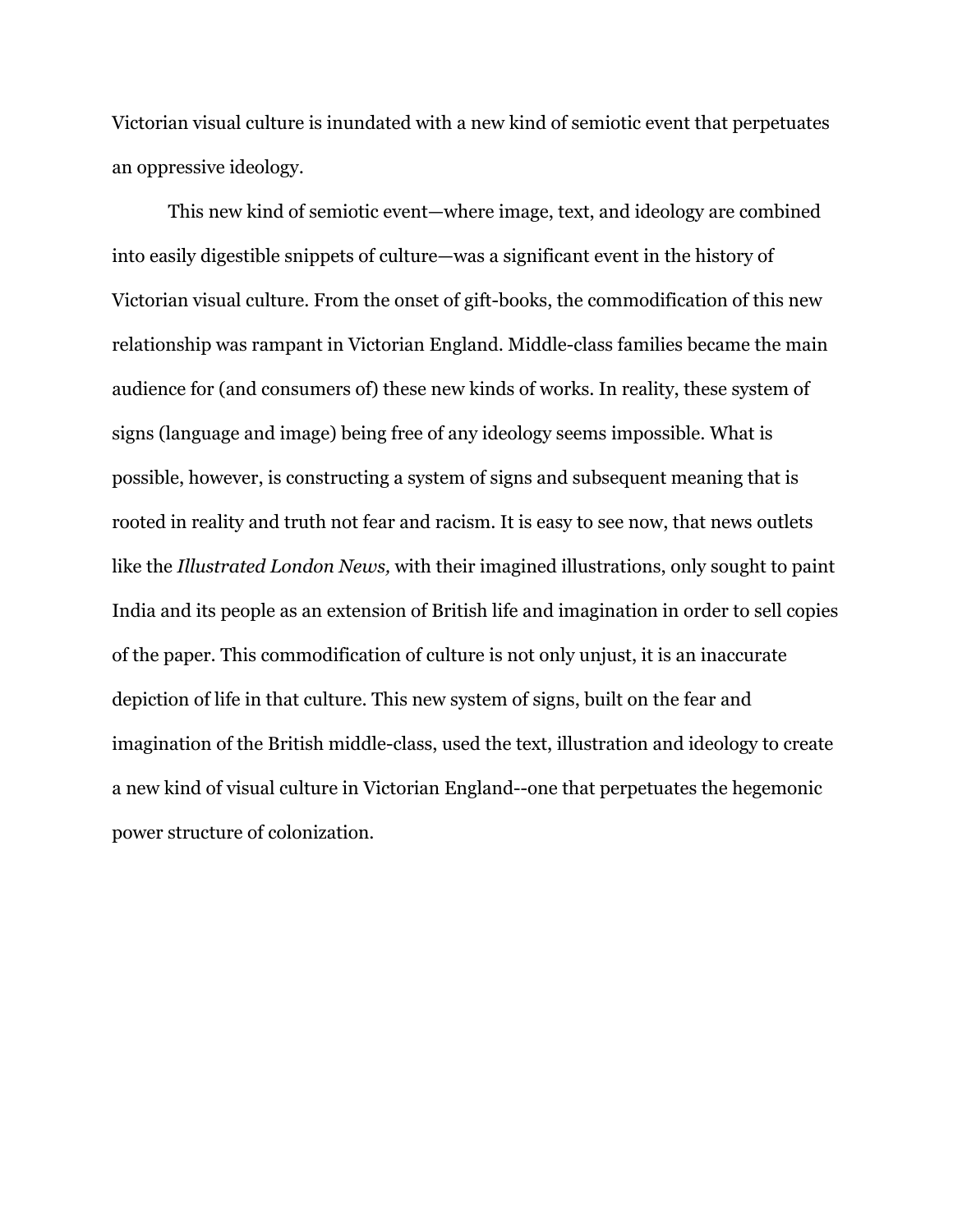# Works Cited

Coohill, Jospeh. "Indian Voices from the 1857 Rebellion." *History Today* 57.5 (2007): 48-54. Web. 14 Apr. 2017.

English, Barbara. "Debate: The Kanpur Massacres In India In The Revolt Of 1857." Past and Present 142.1 (1994): 169-78. Web.

Gupta, Narayani. "Pictorializing the "Mutiny" of 1857." *Traces of India: Photography, Architecture, and the Politics of Representation, 1850-1900.* By Maria Antonella. Pelizzari and Julia Ballerini. New Haven, CT: Yale UP, 2003. 216-39. Print.

"Indian Mutiny." Encyclopædia Britannica. 2014. Research Starters. Web. 13 Apr. 2017.

- Kooistra, Lorraine Janzen. "The Moxon Tennyson as Textual Event: 1857, Wood Engraving, and Visual Culture." *BRANCH: Britain, Representation and Nineteenth-Century History*. Ed. Dino Franco Felluga. Extension of *Romanticism and Victorianism on the Net*. Web. 17 April 2017.
- Leary, Patrick. "Introduction." "Cartoons and Conversations: The Large Cut." *The Punch Brotherhood: Table Talk and Print Culture in Mid-Victorian London*. London: British Library, 2010. 1-10, 35-56. Print.
- Matei, Anna. "Women and the Indian Mutiny: Framing the Mutiny in a *Punch* Cartoon and a Lucknow Diary." *Vides III* (2015). Web. 14 April 2017.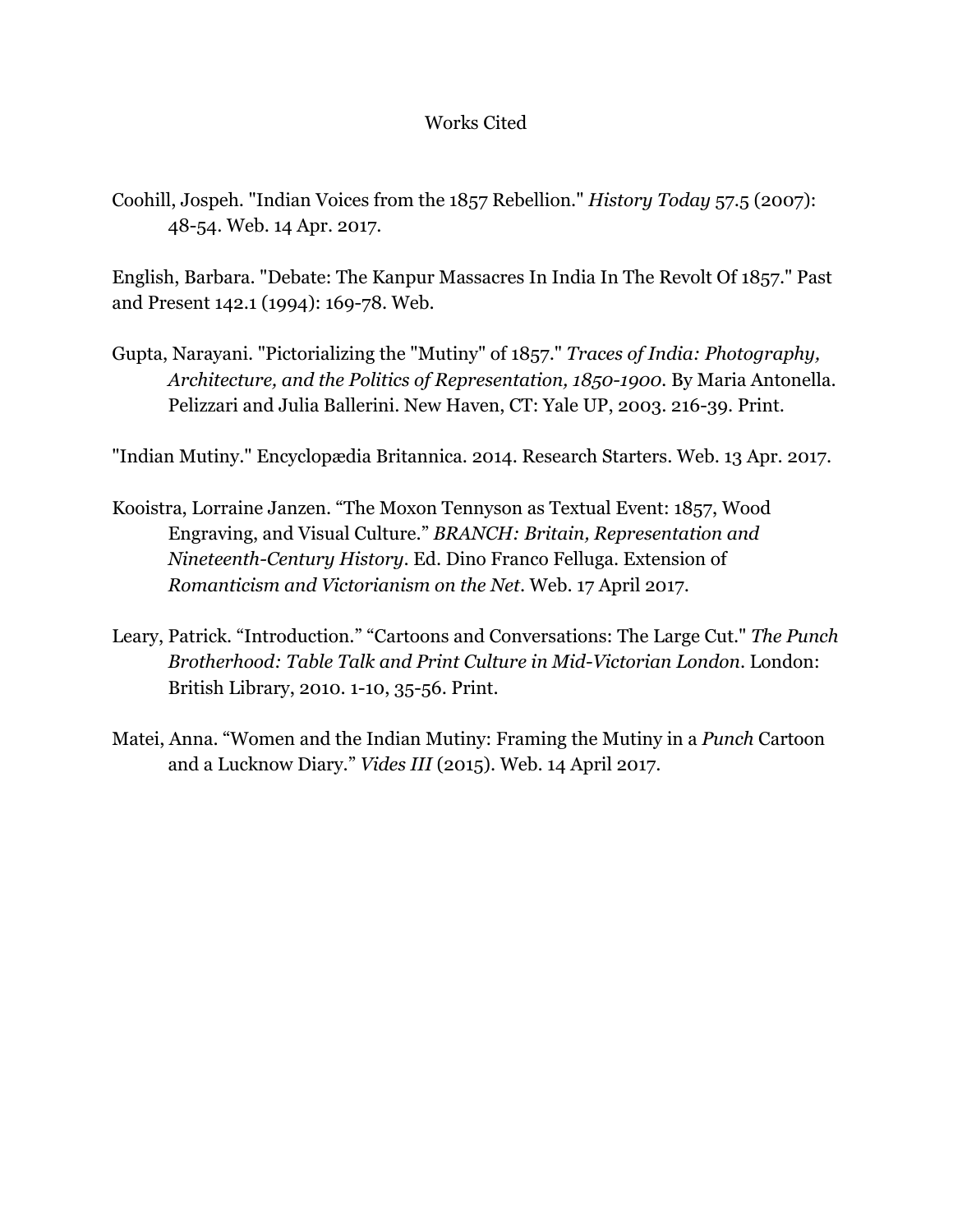## Annotated Bibliography

Coohill, Jospeh. "Indian Voices from the 1857 Rebellion." *History Today* 57.5 (2007): 48-54. Web. 14 Apr. 2017.

This article in *History Today* details the personal narratives of Sepoy soldiers in the Indian Mutiny of 1857. The author uses the memoirs of both British loyalists, such as Sita Ram, and mutineers like Pandurang Mahipat Belsare to illustrate the contrasting views of Indian natives. While the article doesn't propose a drastically alternate timeline of events contrary to accepted historical facts that lead up to the mutiny, it does go further in depth about why the Doctrine of Lapse and the loss of the city of Oudh coupled with events were so pivotal to sparking the battle for independence.

Gupta, Narayani. "Pictorializing the "Mutiny" of 1857." *Traces of India: Photography, Architecture, and the Politics of Representation, 1850-1900.* By Maria Antonella. Pelizzari and Julia Ballerini. New Haven, CT: Yale UP, 2003. 216-39. Print.

This chapter details the visual history of the "Mutiny" of 1857 in India. Gupta explains the commodification of Indian visuality (landscapes, monuments, battle sites) and how it developed over the later half of the 19th century. This commodification in part stems from the imagination and fantasy of the British middle-class receiving letters and illustrations form family members living in India and also miniature paintings by Indian artists pre-"Mutiny" that were sold in Britain. But the portrayal of India visual

"Indian Mutiny." Encyclopædia Britannica. 2014. Research Starters. Web. 13 Apr. 2017.

Encyclopædia Britannica's entry on the Indian Mutiny details key events that transpired before, during, and after the mutiny of 1857. The article focuses on the "increasing pace of Westernization" in India and how it was the main catalyst into the rebellions. In comparison with the article in *History Today*, which details the Indian perspective, Britannica's entry seems white-washed; focusing primarily on the British experience of the rebellion and the perceived advantages afforded the Indian people after the peace treaty, the article falls in line with the standard: history from the winner's side.

Kooistra, Lorraine Janzen. "The Moxon Tennyson as Textual Event: 1857, Wood Engraving, and Visual Culture." *BRANCH: Britain, Representation and Nineteenth-Century History*. Ed. Dino Franco Felluga. Extension of *Romanticism and Victorianism on the Net*. Web. 17 April 2017.

In Kooistra's article, she first discusses how wood engravings become a point of high art in Victorian culture, being featured in the British Library Reading Room and the Art